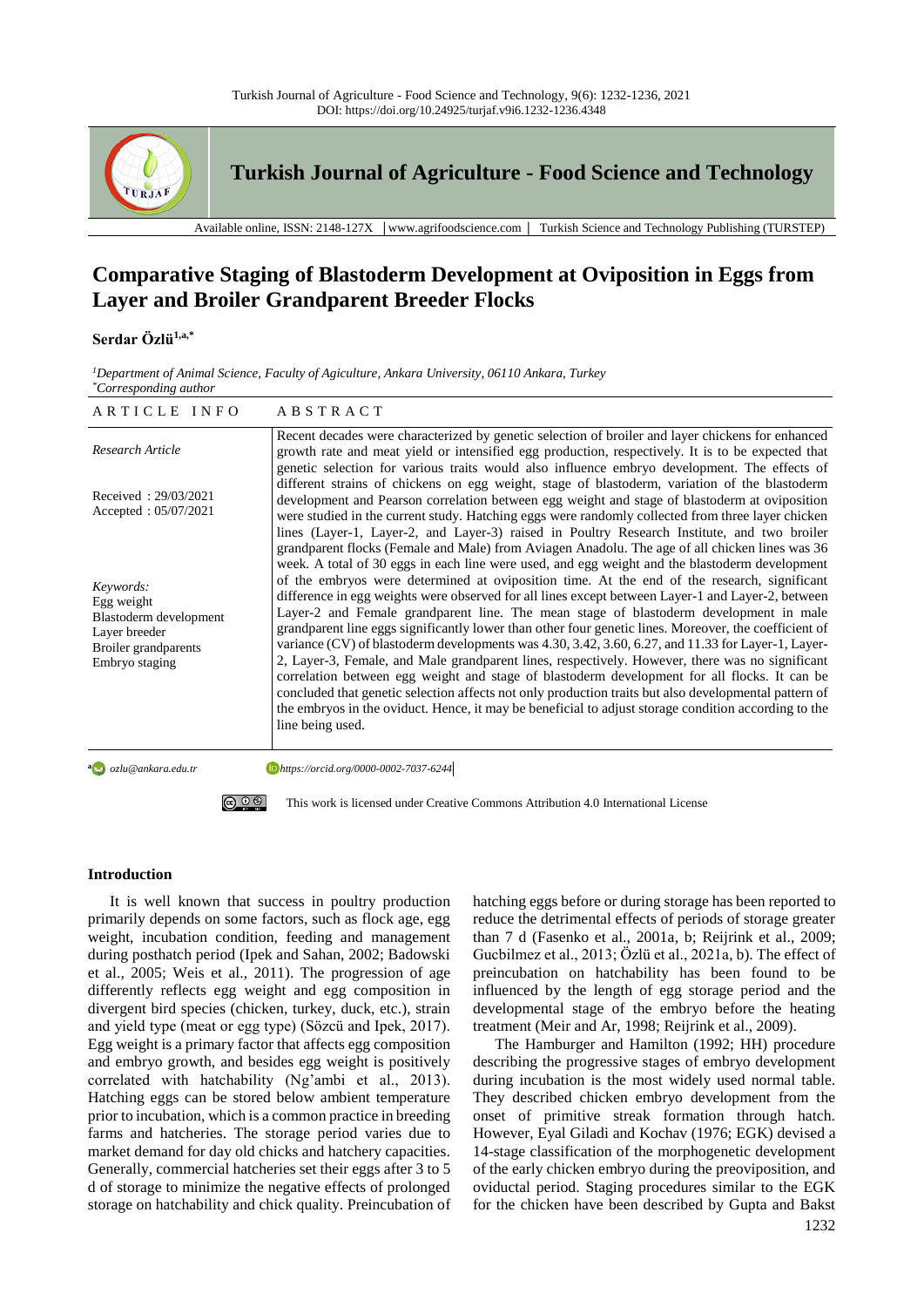(1993) for the turkey, Dupuy et al. (2002) for the Pekin duck, and Łukaszewicz et al. (2017) for the goose. Moreover, in a study of Sellier et al. (2006) the developmental stages of embryos in chicken, Moscovy duck, Pekin duck, mule duck, turkey, Japanese quail, goose, and Guinea fowl eggs at 5 to 7 h after ovulation through 72 h of incubation were compared. These authors reported that chicken is further along in development, often at the onset of hypoblast formation, at the time of oviposition, whereas the turkey egg must be incubated for the onset of the hypoblast formation. On the other hand, van den Brand et al. (2019) found that there was no difference in both layer crossbreds, and Bakst et al. (2012) carried out a study to compare the blastoderm development of two broiler lines eggs under different storage periods. Broiler and layer strains had been intensively selected over many years for different production purposes, the former especially for growth rate and meat yield, and the latter mainly for total egg production. Moreover, several comparative studies between layers and broilers (Jackson and Diamond, 1996; Mahagna and Nir, 1996; Koenen et al., 2002; Everaert et al., 2008; Druyan, 2010) revealed differences between the breeds in several production traits. Sato et al. (2006) observed differences in heat production and lipid metabolism between the broiler and layer embryos. Furthermore, the yolk and total energy content of broiler eggs was higher than that of layer eggs (Nangsuay et al., 2015). All of these factors may determine the developmental differences between broiler and layer embryos (Druyan, 2010). However, the information about the initial blastoderm developments of the both strains is very little. Consequently, the objective of the present study was to compare egg weight and the stage of blastoderm development at oviposition in eggs from three layer breeders and two broiler grandparent (male and female lines) flocks.

# **Materials and Methods**

#### *Birds and Egg Collection*

Hatching eggs were randomly collected from three layer chicken lines (Layer-1, Layer-2, and Layer-3) raised in Poultry Research Institute (Ankara, Turkey), and two broiler grandparent flocks (Female and Male) from Aviagen Anadolu (Ankara, Turkey). The age of all chicken lines was 36 wk. In both facilities, all the eggs were cleared from the cage (layer lines) or nests (broiler grandparent lines) immediately after the lights were turned on in the houses before egg collection, to ensure that the eggs laid late the previous day were not selected. The freshly collected 30 eggs in each flock were transported (approximately 2 h) to the Chicken Education Unit at Ankara University (Ankara, Turkey).

#### *Embryo Collection and Staging*

Individual egg weight was measured with an electronic balance to the nearest 0.01 g before examination. The embryos were isolated from the yolk using the filter ring technique, as described by Gupta and Bakst (1993). The dorsal and ventral sides of the embryo identified with a stereomicroscope (Leica S6D, Leica Microsystems GmbH, Wetzlar, Germany), to determine the stage of embryonic development according to the classification table of Eyal Giladi and Kochav (1976), with a score of 7 to 11 corresponding to stages EGK-VII to EGK-XI, respectively.

#### *Statistical Analyses*

The blastoderm development of the embryos are presented as mean ± SEM. Statistical analysis was carried out by one-way analysis of variance (ANOVA), Kruskal-Wallis nonmarapetric test, or Z-Test (percentages of particular stages) to determine differences by the statistical package Minitab Version 14 (Minitab, Inc., State College, PA). Significant difference among the breeder line means were determined using least squares with Duncan's multiple range test. Claims of significant dfference were based upon P≤0.05. The Pearson's product correlation coefficient (r) was used to determine the egg weight and stage of blastoderm development of a linear relationship.

# **Results and Discussion**

#### *Egg weight of Five Strains*

The descriptive statistics of the egg weight has been given in Table 1. Durmuş and Türkoğlu (2007) reported that there was no significant difference in egg weight of layer type pure lines, but they found that crossbreed lines had a significant difference in egg weight. Similarly, egg weights of layer flocks were significantly different except Layer-1 and Layer-2 in the current study. Furthermore, male grandparent flock had a significantly higher egg weight than those of female grandparent flock. However, Nangsuay et al. (2015) did not find any significant difference in egg weight of broiler and layer hatching eggs.

Table 1. Descriptive statistics of the egg weight which collected from five strains.

| Strain              | Egg Weight                        |               |               |         |
|---------------------|-----------------------------------|---------------|---------------|---------|
|                     | Mean $(g) \pm SEM1$               | Minimum $(g)$ | Maximum $(g)$ | % $CV2$ |
| Layer hens          |                                   |               |               |         |
|                     | 58.10 $\pm$ 0.637 $\rm{^{\circ}}$ | 50.03         | 63.45         | 6.01    |
|                     | $60.42 \pm 0.604$ <sup>bc</sup>   | 54.46         | 66.89         | 5.48    |
|                     | $53.50 \pm 0.466$ <sup>d</sup>    | 48.94         | 58.00         | 4.77    |
| Broiler grandparent |                                   |               |               |         |
| Female              | $61.64 \pm 0.689$ <sup>b</sup>    | 54.93         | 68.17         | 6.12    |
| Male                | 69.21±0.919 <sup>a</sup>          | 53.04         | 75.76         | 7.27    |

 $a,b,c,d$  Means or percentages in a column with different superscripts differ significantly (P<0.05), <sup>1</sup>SEM: Standard error means, <sup>2</sup>CV: Coefficient of Variance.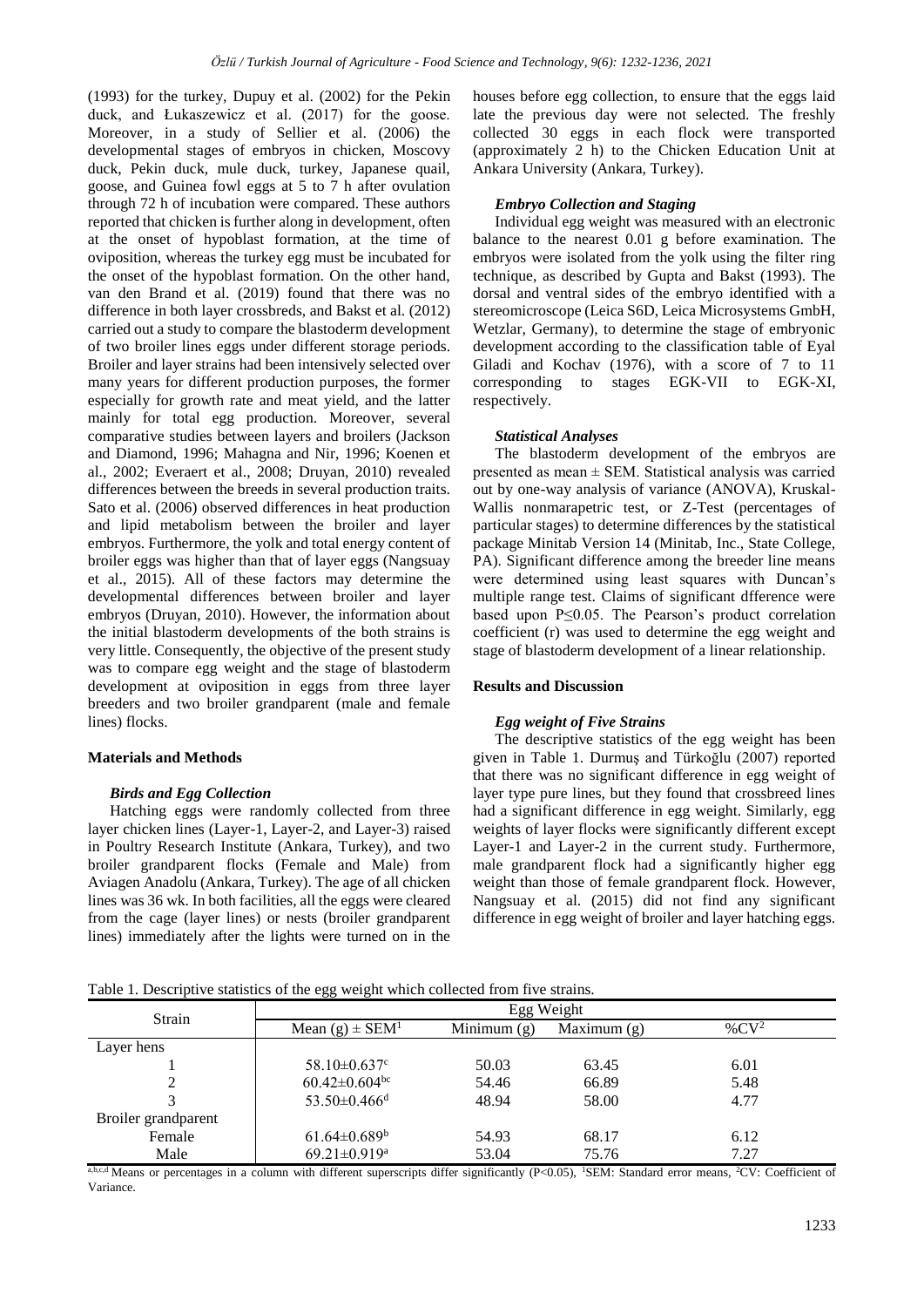|         | $\circ$<br>Total |                | <u>.</u><br>$\circ$<br>Stage of blastoderm development <sup>1</sup> |        |                   |                |
|---------|------------------|----------------|---------------------------------------------------------------------|--------|-------------------|----------------|
| Strain  |                  | <b>EGK-VII</b> | <b>EGK-VIII</b>                                                     | EGK-IX | EGK-X             | EGK-XI         |
| Layer-1 |                  |                |                                                                     |        |                   |                |
| n       | 22               | $\Omega$       | 0                                                                   | 3      | 18                |                |
| $\%$    | 100              | 0.0            | 0.0                                                                 | 13.6   | 81.8 <sup>a</sup> | 4.6            |
| Layer-2 |                  |                |                                                                     |        |                   |                |
| n       | 24               | $\mathbf{0}$   | $\overline{0}$                                                      | 3      | 21                | $\overline{0}$ |
| $\%$    | 100              | $0.0\,$        | 0.0                                                                 | 12.5   | $87.5^{\rm a}$    | 0.0            |
| Layer-3 |                  |                |                                                                     |        |                   |                |
| n       | 24               | $\Omega$       | $\theta$                                                            | 2      | 21                |                |
| $\%$    | 100              | $0.0\,$        | 0.0                                                                 | 8.3    | $87.5^{\rm a}$    | 4.2            |
| Female  |                  |                |                                                                     |        |                   |                |
| n       | 16               | $\Omega$       | $\theta$                                                            | 4      | 10                | 2              |
| $\%$    | 100              | 0.0            | 0.0                                                                 | 25.0   | $62.5^{ab}$       | 12.5           |
| Male    |                  |                |                                                                     |        |                   |                |
| n       | 19               | 2              | 3                                                                   | 6      | 8                 | $\Omega$       |
| $\%$    | 100              | 10.5           | 15.8                                                                | 31.6   | 42.1 <sup>b</sup> | 0.0            |

Table 2. Number and percentage of embryos at each stage of development at oviposition time for the five strains.

<sup>1</sup>Based on Eyal Giladi and Kochav (1976) embryonic stage scale (EGK) within Roman numerals, a,b Percentages in a row with different superscripts differ significantly (P<0.05).



Flocks

Figure 1. The percentage of embryos at each stage of development at oviposition time for the five strains

### *The Distribution of Blastoderm Developments*

The developments of the blastoderm were ranged from EGK-VII to EGK-XI in this study (Figure 1 and Table 2). In the studies of Fasenko et al. (1992a, b, 2001b), the most common stage of embryonic development in chickens at oviposition is stage "X" and they reported that embryos are mostly less developed when the developmental stage of the embryo at oviposition was below stage  $X$  (<EGK10). It has been hypothesized that embryos at developmental stages below EGK-X are sensitive to prolonged egg storage (Meir and Ar, 1998; Reijrink et al., 2009). The layer flocks had a-8.3-13.6% percentage embryos which were less developed than stage EGK-IX. Most of embryos were at stage EGK-X in all layer flock eggs, and there were no significant differences among groups. Moreover, the two of three flocks had less than 5% of embryos at stage EGK-XI at oviposition time (>EGK-X). The female broiler breeder had 25.0%, 62.5%, and 12.5% of embryos at stage EGK-IX, EGK-X, and EGK-XI, respectively. The stage EGK-X percentage was significantly lower in eggs which were collected from male broiler flock when compared to layer breeds (P<0.05). Moreover, only the male broiler breeder flock eggs had stage EGK-VIII and EGK-VII embryos in all flocks. However, there was no significant difference in percentage of the particular stage of the blastoderm development except stage EGK-X (P>0.05). Özlü et al. (2021b) found that 60.0% of the embryos from both broiler flocks were below the stage EGK-X, and 26.4% and 13.4% of the embryos were below the stage EGK-VIII of blastoderm development in the young and prime flock eggs at collection, respectively. In this study, all strain hens were at 36-wk old and there was no less than stage EGK-IX blastoderm developed embryos except the male broiler breeder eggs.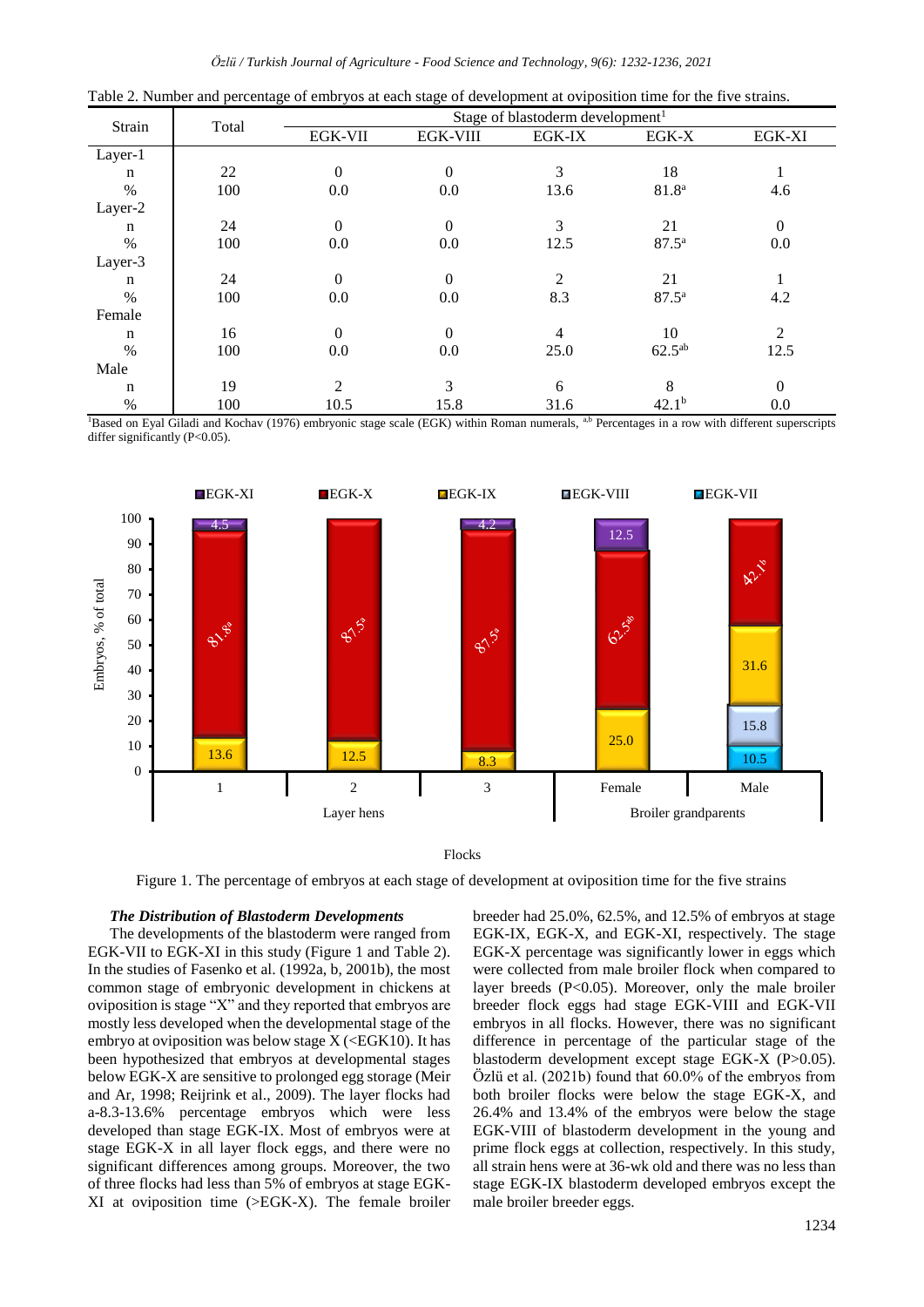Table 3. A comparison of the stage of blastoderm development from five strains eggs based on Eyal Giladi and Kochav (1976) embryonic stage scale (EGK) at oviposition.

| Strain              |                                   | Stage of blastoderm development <sup>1</sup> |                   |
|---------------------|-----------------------------------|----------------------------------------------|-------------------|
|                     | Mean (EGK) $\pm$ SEM <sup>2</sup> | Median <sup>3</sup> (EGK)                    | % $CV4$           |
| Layer hens          |                                   |                                              |                   |
|                     | 9.91 $\pm$ 0.125 <sup>a</sup>     | $X^{\mathrm{a}}$                             | 4.30 <sup>c</sup> |
|                     | $9.88 \pm 0.119^a$                | $X^{\mathrm{a}}$                             | 3.42 <sup>c</sup> |
| 3                   | 9.96 $\pm$ 0.119 <sup>a</sup>     | $X^{\mathrm{a}}$                             | 3.60 <sup>c</sup> |
| Broiler grandparent |                                   |                                              |                   |
| Female              | $9.88 \pm 0.146^a$                | $X^{\mathrm{a}}$                             | 6.27 <sup>b</sup> |
| Male                | $9.05 \pm 0.134$ <sup>b</sup>     | $IX^b$                                       | $11.33^a$         |

 $a$ ,b,c Means or percentages in a column with different superscripts differ significantly (P<0.05), <sup>1</sup>Based on Eyal Giladi and Kochav (1976) embryonic stage scale (EGK) within Roman numerals ,<sup>2</sup>SEM: Standard error means, <sup>3</sup>Median of the embryos (H = 19.90, DF = 4, P = 0.001), <sup>4</sup>CV: Coefficient of Variance.

Table 4. Pearson's correlation between egg weights with stage of blastoderm development at oviposition

| Strain              | $\check{ }$<br>Pearson's Correlation Coefficient | P value |
|---------------------|--------------------------------------------------|---------|
| Layer hens          |                                                  |         |
|                     | 0.217                                            | 0.332   |
|                     | 0.019                                            | 0.930   |
|                     | $-0.179$                                         | 0.404   |
| Broiler grandparent |                                                  |         |
| Female              | $-0.178$                                         | 0.509   |
| Male                | 0.180                                            | 0.461   |

# *The Coefficient of Variation for Blastoderm Developments*

Table 3 shows the coefficient of variation (CV) for blastoderm development of the five breeder flock embryos. The male grandparent line eggs had a significantly higher variation in blastoderm development than those of female grandparent and layer hens embryos (P<0.05). Sellier et al. (2006) discovered that chicken and Muscovy duck blastoderms showed the least amount of developmental variation, but the Japanese quail blastoderm ranged from stage EGK-VI through stage EGK-XIV at oviposition time.

# *The Average and Median of the Blastoderm Developments*

The averages of developmental stages ranged from EGK 9.05 to 9.96 in five flock embryos, and the male grandparent line significantly lower than other four lines (P<0.05). On the other hand, there was a significant difference in the coefficient of variance of the developmental stages of embryos, and the broiler grandparent lines had higher variation when compared to layer lines. In studies of Özlü et al. (2021a, b), the average blastoderm development were determined stage EGK 8.77- 9.71, EGK 9.00, and EGK 9.92 from young (27-28 wks), prime (40 wk), and old (58 wk) grandparent female lines. Besides, a study of the same research group reported that blastoderm stages of fresh eggs were EGK 8.9 and 10.1 for the young and old broiler flocks, respectively (Özlü et al., 2018). Dymond et al. (2013) stated that the average initial stage of commercial broiler parent stock eggs was stage EGK 10.5 at egg collection. Pokhrel et al. (2018) reported that the average developmental stage for fresh eggs of young and old flocks were EGK 10.9 and EGK 12.1, respectively. On the other hand, there was a significant difference in median of blastoderm development, and the male grandparent line embryos was significantly lower than other four genotypes  $(P<0.05)$ .

# *Correlation Coefficient between Egg Weights with Stage of Blastoderm Development*

Table 4 shows the correlation coefficients between egg weight and stage of blastoderm development. Although Pokhrel et al. (2017) reported that a positive correlation (r=0.40) was observed between egg weight and stage of blastoderm development, in the present study for all flocks, there was no significant correlation between egg weight and stage of blastoderm development (P>0.05). Similarly, Arora and Matsumoto (1968) and Mather and Laughlin (1979) reported no significant relationship between egg weight and developmental stage after 2 days of incubation.

## **Conclusion**

Genetic selection that has been carried out for several decades has led to significant progress in poultry production by improving various traits has caused different straints to have differing growth patterns. The paper discusses the cansequences of different strains from long term genetic selection on egg weight and blastoderm development at oviposition. It can be concluded that genetic selection affects not only production traits but also the developmental pattern of the embryos in the oviduct. Hence, it may be beneficial to adjust storage condition according to the line being used.

## **Acknowledgements**

I gratefully acknowledge Dr. Serdar Kamanli (Poulty Research Institute, Ministry of Agriculture and Forest, Republic of Turkey) and Dr. Tolga Erkuş (Aviagen Ltd., Newbridge, Midlothian, United Kingdom) for supplied hatching eggs.

## **References**

Arora KL, Matsumoto LH. 1968. Early embryogenesis of chicken eggs of different weights. Prooceedings of the Iowa Academy of Science, 75: 405-415.